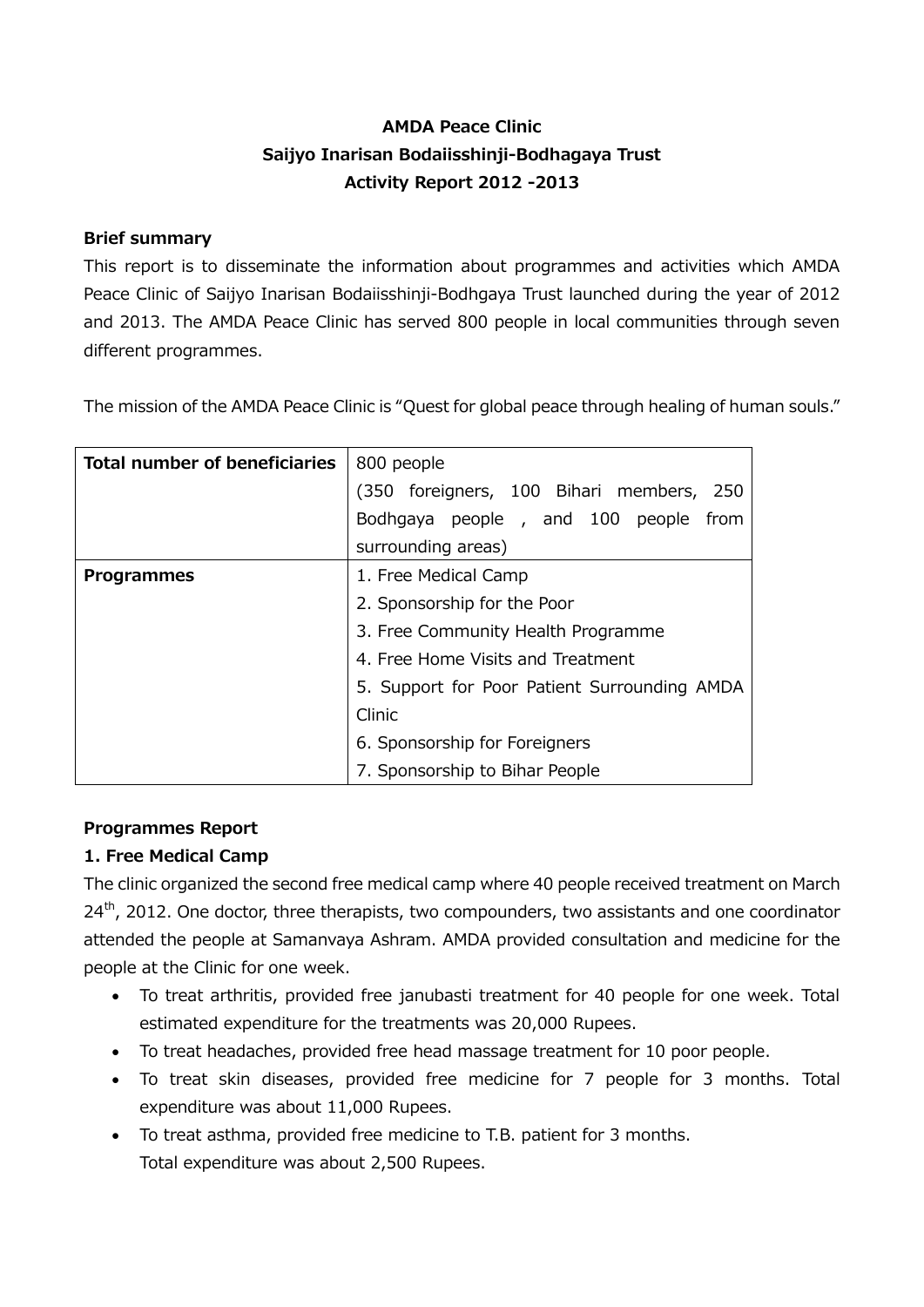

# **2. Sponsorship for the Poor**

AMDA provided the followings for poor people:

- One thousand five hundreds Rupees to Premadasa memorial Cricket club to purchase cricket game materials.
- Two thousands Rupees to a woman for treatment purpose whose suffered burns to her body when her house was burnt. However, she passed away later.
- Seven thousands five hundreds Rupees to teach English to the staff for five months (1,500 Rs per month).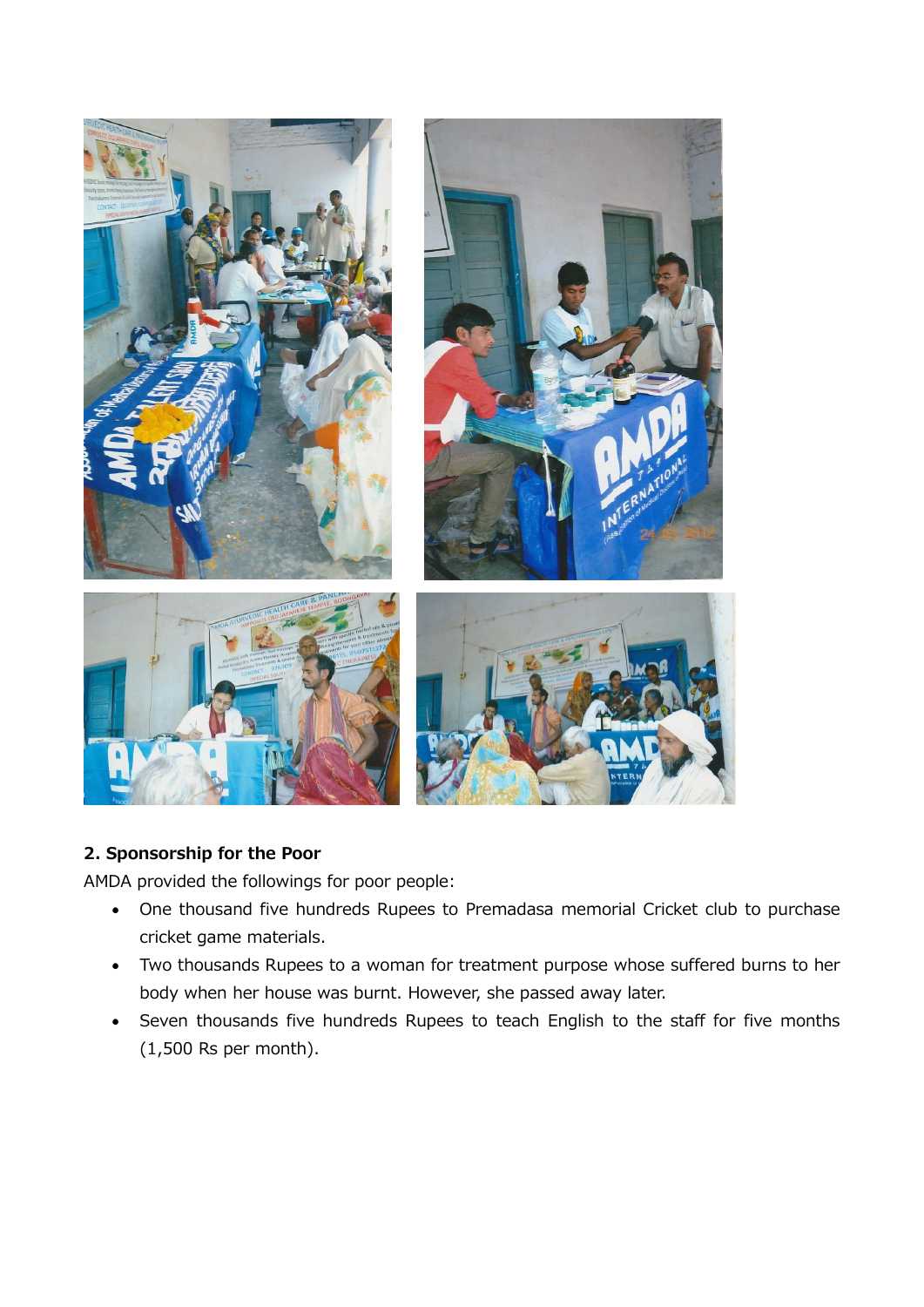

## **3. Free Community Health Programme**

AMDA provided treatment and medicine for free or at cost price to approximately 720 people in Bodhgaya. The details are in the following:

- Consulted 200 people with charge of 100 Rs at a place near Sofits Buddha temple
- Consulted 150 people without charge at super market
- Consulted 70 people without charge at Thai temple
- Consulted 300 people at Miyan Bigha and provided free medicine to some people



# **4.Free Home Visits and Treatment**

AMDA provided therapy and medicine to the following people:

- Medicine to a blind patient for one month in Tika bigha
- Medicine to a paralysis man for one month in Babhani
- Medicine to a paralysis man for two months in Khajbatti
- Medicine to a person with bone problem for one month in Rampur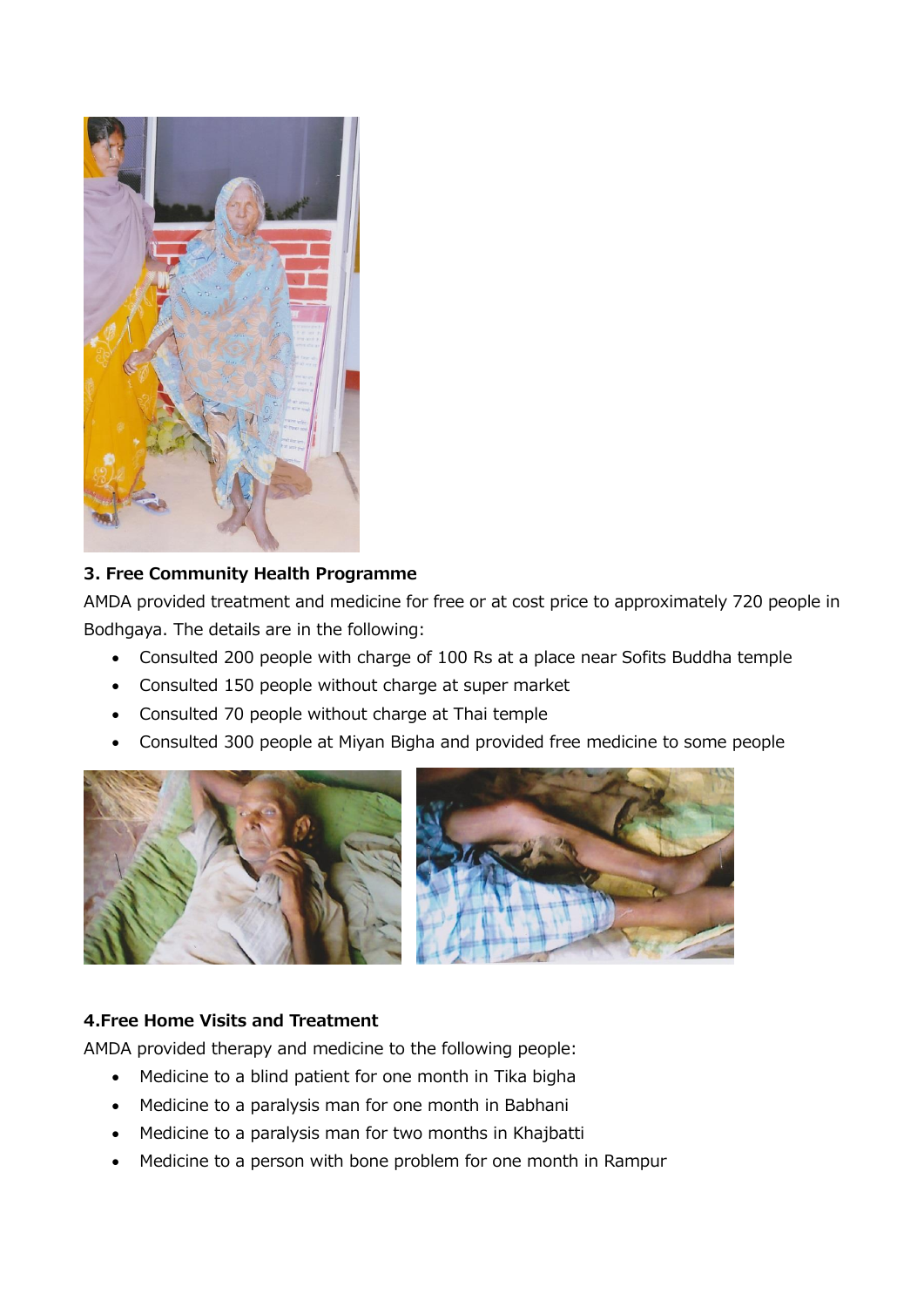Therapy to an old woman with a wheel chair in Khriyama



#### **5. Support to the Poor Patient Surrounding AMDA Clinic**

AMDA provided free medicine to two poor patients:

- To a paralysis patient for one month
- To an arthritis patient for one month



# **6. Sponsorship for Foreigners**

AMDA provided treatment and medicine for two foreigners:

- To treat insomnia of a Tibetan person, Sirodhara and head massage treatments for 7 days, accommodation and food, and medicine were provided. The total expenditure was 7,000Rs, but the patient paid only 3,000 Rs.
- To treat arthritis of a French person, arthritis and janobasti therapy for 7 days were provided. Total expenditure was 1,500Rs, but AMDA did not charge the patient.